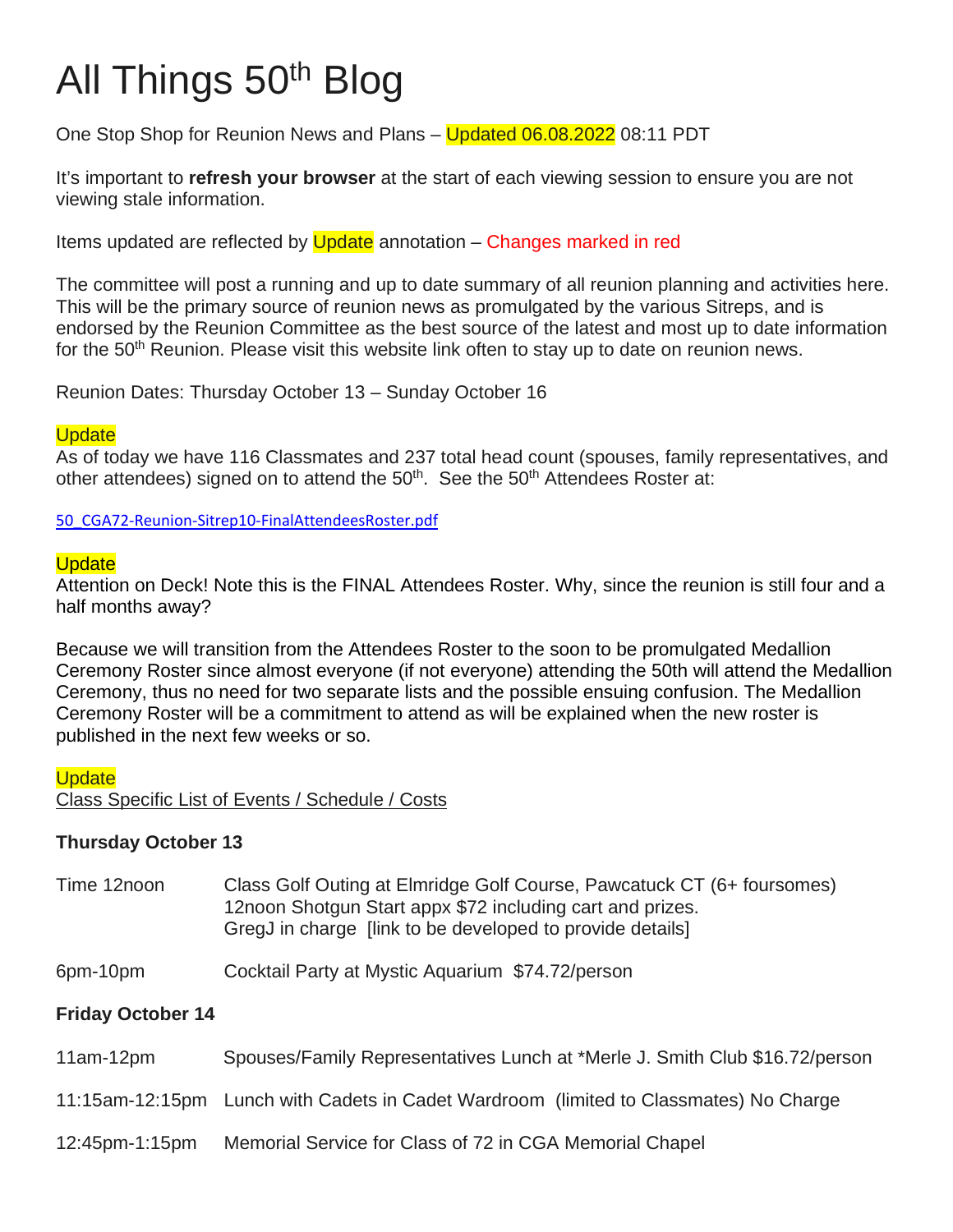| $1:15$ pm          | Entombment for John Boggs at the Columbarium                                                                  |
|--------------------|---------------------------------------------------------------------------------------------------------------|
| $3:15$ pm-4:15pm   | Review of the Corps of Cadets at Parade Field                                                                 |
| 4:30 <sub>pm</sub> | 50 <sup>th</sup> Year Medallion Ceremony (Roland Hall-third deck, basketball court, now<br>named Merriman Gym |
| 6pm                | Dinner at the *Merle J. Smith Club \$59.72/person                                                             |

\*Merle J. Smith Club is the former Officer's Club

# **Saturday October 15**

| 11am            | Tailgate at Alumni Center \$15.72/person           |
|-----------------|----------------------------------------------------|
| 1 <sub>pm</sub> | March-0n before football game                      |
| 7pm-11pm        | Dinner Party (buffet) at the Hilton \$74.72/person |

# **Sunday October 16**

No formal events planned, get-away day

As always, the Alumni Association hosts events independent of the Class specific events. A Class and Alumni Events Schedule which lists all reunion events is available at:

# [50\\_CGA72-50th-Reunion-ClassScheduleEvents2.pdf](https://cga72.com/50_CGA72-50th-Reunion-ClassScheduleEvents2.pdf)

Update It appears the Class may will be able to order and pay for events and apparel through one form published by the Alumni Association. Details to follow.

# Class Headquarters:

Mystic Hilton

As previously passed in the Attendees Roster Sitreps, to make reservations at the Hilton and obtain the Class negotiated rate of \$269 for the period 13-17 October:

call 800-HILTONS (445-8667) & ask for the CGA Class of 72 Room Block

online use the group code **CGA72**

or use the weblink **Booking Link:** <https://group.hilton.com/4sp7k5>

# **Update**

The Hilton Mystic has notified Tom (Meis) that our multiple blocks of rooms have almost been filled, with 3 rooms remaining for Thursday and Friday, and 5 on Wednesday and Saturday. Please note that another block can not be made available by the hotel at this point since it is almost sold out for the weekend. Meis may be able to work some magic and retain rooms from the blocks which are cancelled, and then have those rooms allocated to Mates or Family Representatives. This is a work in progress, and there is no guarantee this will come to fruition. If you elect to cancel your reservation at the Hilton, please notify Meis first by contacting him at [tmeisenzahl@sbcglobal.net.](mailto:tmeisenzahl@sbcglobal.net)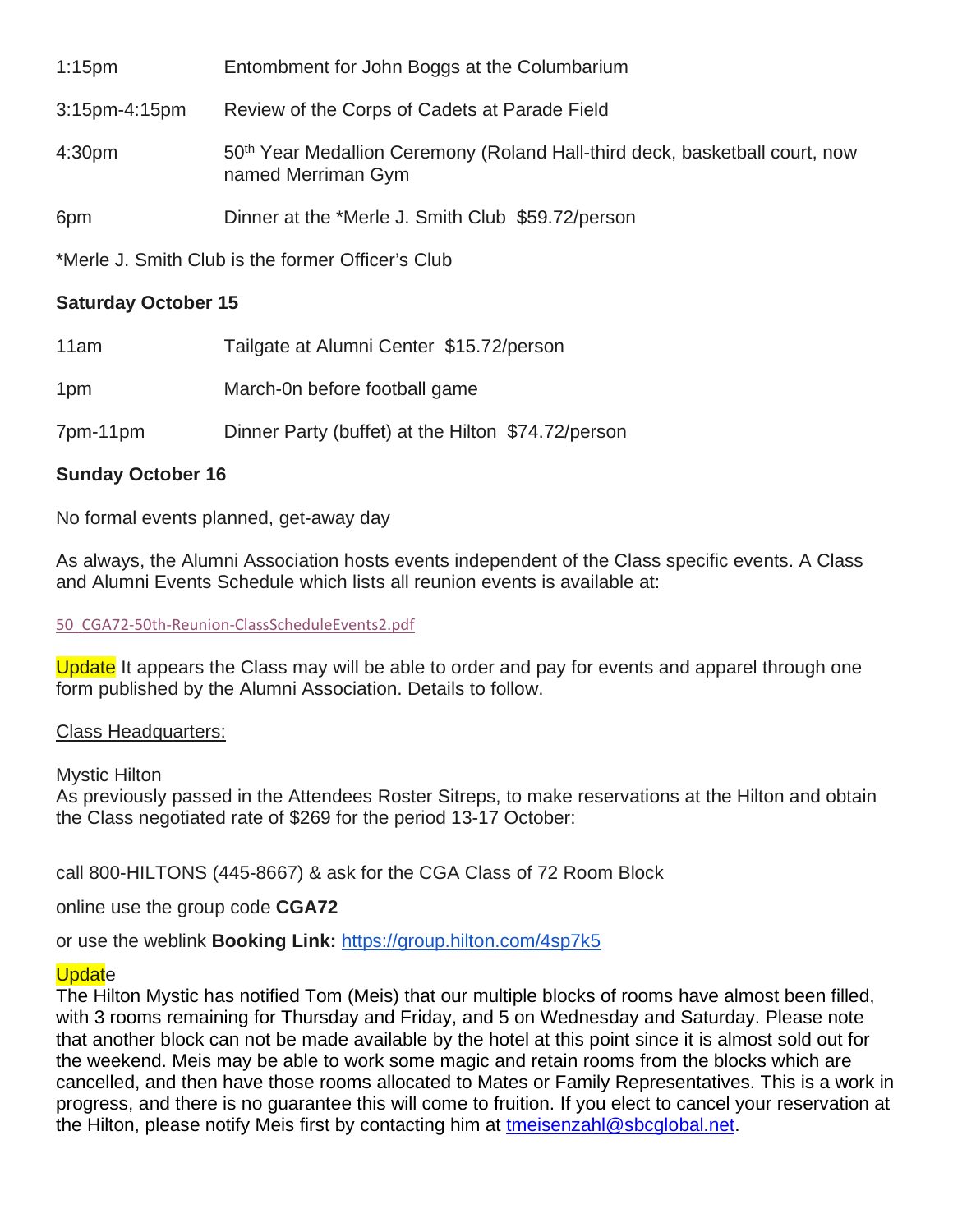(06/07/2022) Meis also reports that the Hyatt Mystic, which was willing to take some of our overruns, is now booked out and not available.

# **Update**

# COVID Protocol and Restrictions:

As we've all learned over the last two years of the pandemic, COVID protocols and restrictions are fluid. The committee will coordinate closely with CGA and pass the word regarding any COVID related requirements as the 50<sup>th</sup> approaches.

# **Update**

# Medallion Ceremony

Many may find this to be the most important and meaningful event of the reunion. Our Reunion Committee Coordinator for the Medallion Ceremony is Greg Johnson. Our Class is the guest of the Alumni Association who sponsors the event each year for the  $50<sup>th</sup>$  Class, and Greg is spending considerable time coordinating with the Alumni Association to make this event special. All attendees are encouraged to read the link below regarding the ceremony to understand the protocol each attendee will be asked to follow.

#### [50\\_CGA72-MedallionCeremony.pdf](https://cga72.com/50_CGA72-MedallionCeremony.pdf)

## Dress Code

Update Uniform for March-On: Blue Blazer plus Class Shirt (shirt optional) – Black long sleeve mock turtle neck shirt with multi-color rendition of the Class ring crest on the front. Pic of Class Shirt and more details to be announced in the near term with an email announcing 50<sup>th</sup> Reunion Apparel and order form.

Dress Code for other Class Specific Events: Casual (coat and tie optional). Since the Class Dinner on Friday follows the Medallion Ceremony, Mates may elect to "dress down" and remove coat and tie if they so wish.

#### Class Meeting:

The committee has not scheduled a Class meeting. If someone can identify a need for a meeting, please advise.

#### **Transportation**

The committee will be contracting for transportation between the Mystic Hilton and CGA. There will be very limited parking at and near CGA for us as the 50<sup>th</sup> Class, details to follow.

Chauffeured golf carts on a roving basis will be providing transportation during reunion events at CGA. If anyone requires dedicated cart transportation, please advise the committee as far in advance as you can, and every effort will be made to accommodate.

Charlie McCarthy and various other committee members are attending Alumni Association Homecoming Reunion Coordinator Meetings. The Alumni Association plays a prominent role in coordination of Class reunion activities with CGA.